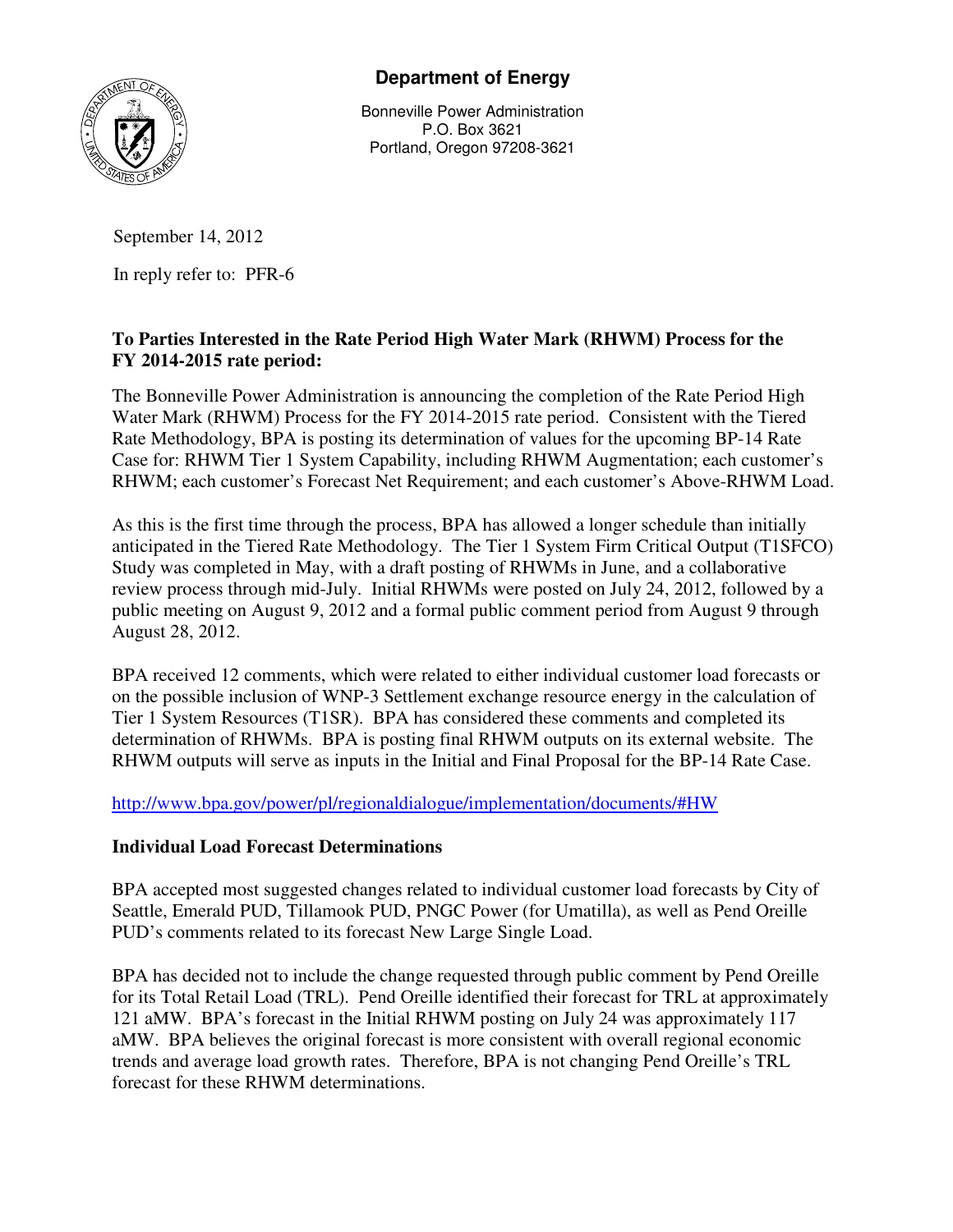#### **Determination on Inclusion of WNP-3 Settlement Exchange Resource in T1SR**

An issue to include exchange energy associated with the 1985 WNP-3 Settlement Agreement was presented and discussed at the August 9, 2012 customer meeting. The Settlement agreement permits BPA to call upon IOU combustion turbine resources at the cost of specific resources, as part of an exchange and under certain conditions. BPA has the right to include these resources in its planning so that BPA's power deliveries to IOUs under the Settlement would not impose a planning obligation on either BPA or its public customers. However, BPA does not rely on these resources to support the IOU sale. In practice, these resources are generally much more expensive than BPA surplus power or market purchases. Since the mid-1990s, BPA has reflected operational realities in ratemaking, choosing to augment the federal system with market purchases rather than reflecting the expected costs of purchasing exchange energy from the IOUs. Because the ratemaking cost of augmentation has been much less than the costs of purchasing from the IOUs, rates are generally lower with this ratemaking assumption. The TRM construction of RHWMs was developed based on the past ratemaking treatment of the WNP-3 obligation and resource. The current TRM includes the WNP-3 obligation to the IOUs as a Designated BPA System Obligation, and does not include the IOU combustion turbine exchange resource as a Designated BPA Contract Purchase.

BPA received several comments for and against inclusion of this resource as a Tier 1 System Resource. Customers supporting inclusion noted that if inclusion resulted in substantial rate impacts in the future, they were less likely to support its treatment as a Tier 1 System Resource. Customers opposing inclusion argued that historically the resource has not been firm, that BPA expressly did not include this resource in the resource tables in the TRM, and that formal change procedures are expressed in the TRM, Section 13, and would have to be used to make a change to include the resource.

As a potential "work-around," BPA suggested setting the forecast of WNP-3 Settlement load obligation to zero for the Tier 1 System Firm Critical Output (T1SFCO) Study. After extended internal discussion taking into account the customer comments, BPA has determined that such a work-around is not consistent with the spirit of the TRM, which has prescribed procedures for changing the TRM. BPA fully anticipates forecasting deliveries to IOUs under the 1985 WNP-3 Settlement Exchange agreement for the BP-14 Initial Proposal, as has been done in past rate cases. Setting the obligation to zero for RHWM purposes would depart from expected operations. The TRM clearly, and *intentionally*, excluded this resource from T1SFCO determination; however BPA recognizes that at the time of TRM drafting, the planning obligation this treatment could impose on customers self-supplying Above-RHWM load was not raised. BPA has no fundamental objection to including the exchange resource but if the change is to be made, then the formal change procedures should be observed and followed.

BPA therefore will not change the T1SR to include the WNP-3 Settlement exchange resource for this RHWM process for the FY 2014-2015 rate period. However, customers may consider a formal change if they continue to have concerns about this issue. BPA encourages continued